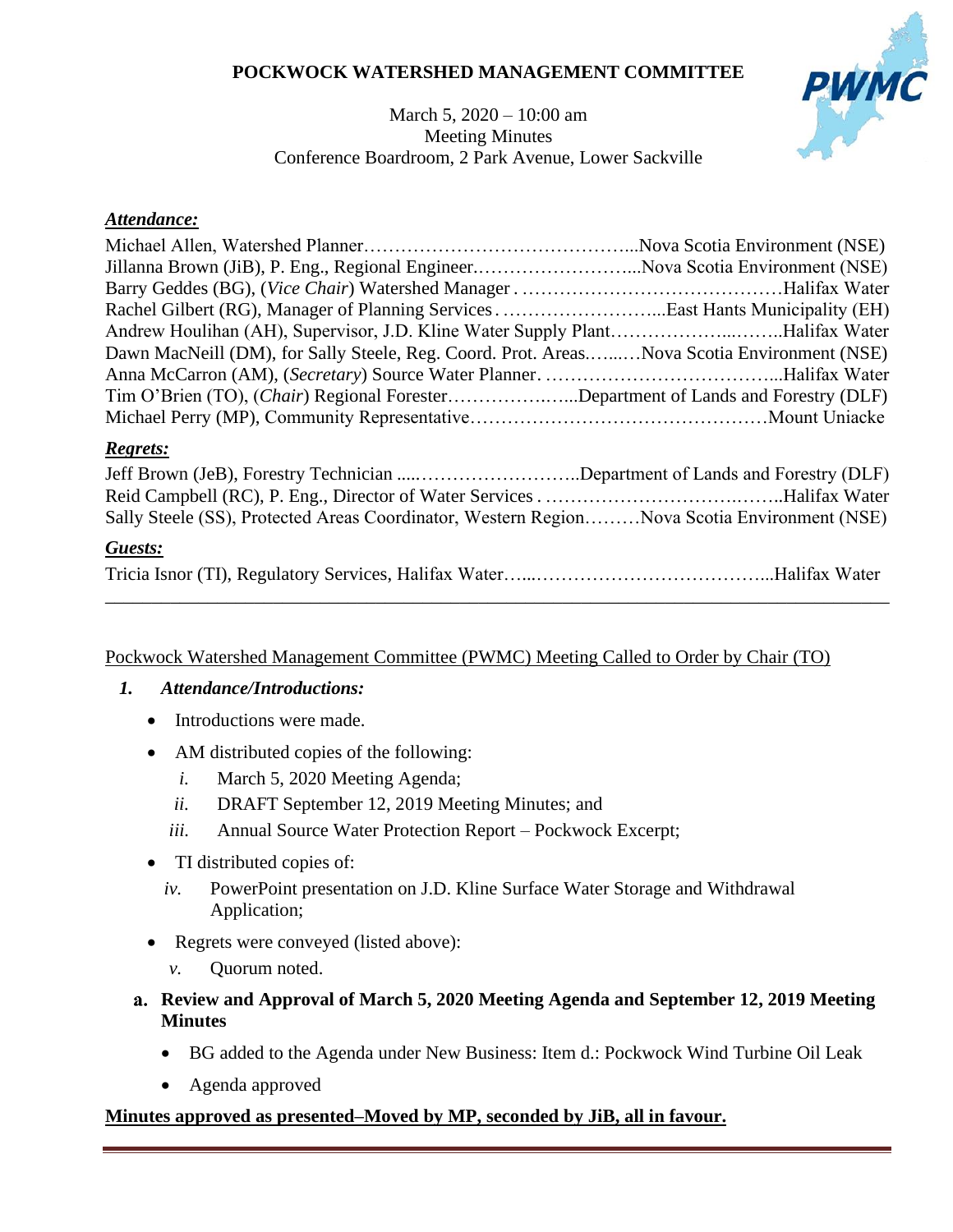<span id="page-1-0"></span>

| <b>Presentation by Patricia Isnor, Regulatory Services, Halifax Water:</b><br>2.                                                                                                                                                                                                                                                                                                                                         | <b>Action</b> |
|--------------------------------------------------------------------------------------------------------------------------------------------------------------------------------------------------------------------------------------------------------------------------------------------------------------------------------------------------------------------------------------------------------------------------|---------------|
| Water Storage and Withdrawal Permit Application                                                                                                                                                                                                                                                                                                                                                                          |               |
| TI asked people to refer to the 5-page PowerPoint handout (Item:<br>$1. \Box$ .a.iv.);                                                                                                                                                                                                                                                                                                                                   |               |
| this is a quick overview to prompt feedback, comments and questions;<br>$\circ$                                                                                                                                                                                                                                                                                                                                          |               |
| Halifax Water has a 50-year water withdrawal permit issued in 1971 due<br>$\bullet$<br>to expire September 2021;                                                                                                                                                                                                                                                                                                         |               |
| there were $2$ permits $-1$ for Pockwock (main water source for<br>$\circ$<br>distribution system) and 1 for Tomahawk (a back-up system to<br>provide surplus water to support Pockwock's water distribution);                                                                                                                                                                                                           |               |
| current average daily withdrawal rates, for which an increase was<br>$\circ$<br>approved in 2000 for Pockwock and in 1985 for Tomahawk are: 29<br>million (M) gallons (gal) and 8M gal, with maximum daily rates of<br>37.7M gal to 10.4M gal, respectively;                                                                                                                                                             |               |
| new application must be submitted by June 3, 2021;                                                                                                                                                                                                                                                                                                                                                                       |               |
| $Q: Do$ you have to tap into Tomahawk often? (TO)<br>A: Never. The infrastructure would need to be installed. Tomahawk was only<br>designated in 1971 as a potential future supply within a 50-year timeframe. (TI)                                                                                                                                                                                                      |               |
| The new application is based on 2 criteria; i.e., withdrawal and storage;<br>$\bullet$                                                                                                                                                                                                                                                                                                                                   |               |
| <b>Nova Scotia Environment Guide to Surface Water Withdrawal Approvals</b><br>$\bullet$<br>guides the application process, which identifies required information;                                                                                                                                                                                                                                                        |               |
| surface water withdrawal applications are classified into three (3)<br>$\bullet$<br>categories, which are outlined in the Guide;                                                                                                                                                                                                                                                                                         |               |
| Pockwock's application fits into Category $3$ – the most stringent;<br>$\circ$                                                                                                                                                                                                                                                                                                                                           |               |
| the guide does not cover much on the storage side:<br>$\bullet$                                                                                                                                                                                                                                                                                                                                                          |               |
| because of the dam on Pockwock, it is considered a storage system;<br>$\circ$                                                                                                                                                                                                                                                                                                                                            |               |
| looking at a combo (withdrawal and storage) report to submit to NSE;<br>٠                                                                                                                                                                                                                                                                                                                                                |               |
| requirements and criteria have been vetted with NSE representatives to<br>ensure we are on track; now at preliminary stage $-$ a year and a half out;                                                                                                                                                                                                                                                                    |               |
| BG wants TI to be aware of the Pockwock Wilderness Area (WA) in the<br>$\bullet$<br>Pockwock Protected Water Area (PWA); because Crown land is managed<br>differently from WA land, any encroachment into the WA needs to be<br>managed separately from Crown land. WA land is to the water's edge, so<br>if there is a rise in water levels, there will need to be an application<br>regarding the shoreline of the WA; |               |
| $Q: Do$ you have flowage rights over the shoreline? (MA)<br>A: Flowage rights are just on Crown land. (TI)                                                                                                                                                                                                                                                                                                               |               |
| application is based on water withdrawal approval for next 10 years;                                                                                                                                                                                                                                                                                                                                                     |               |
| not requesting more water withdrawal from Pockwock;<br>$\circ$                                                                                                                                                                                                                                                                                                                                                           |               |
| not predicting any needs or fixes over next 10-year period;<br>O                                                                                                                                                                                                                                                                                                                                                         |               |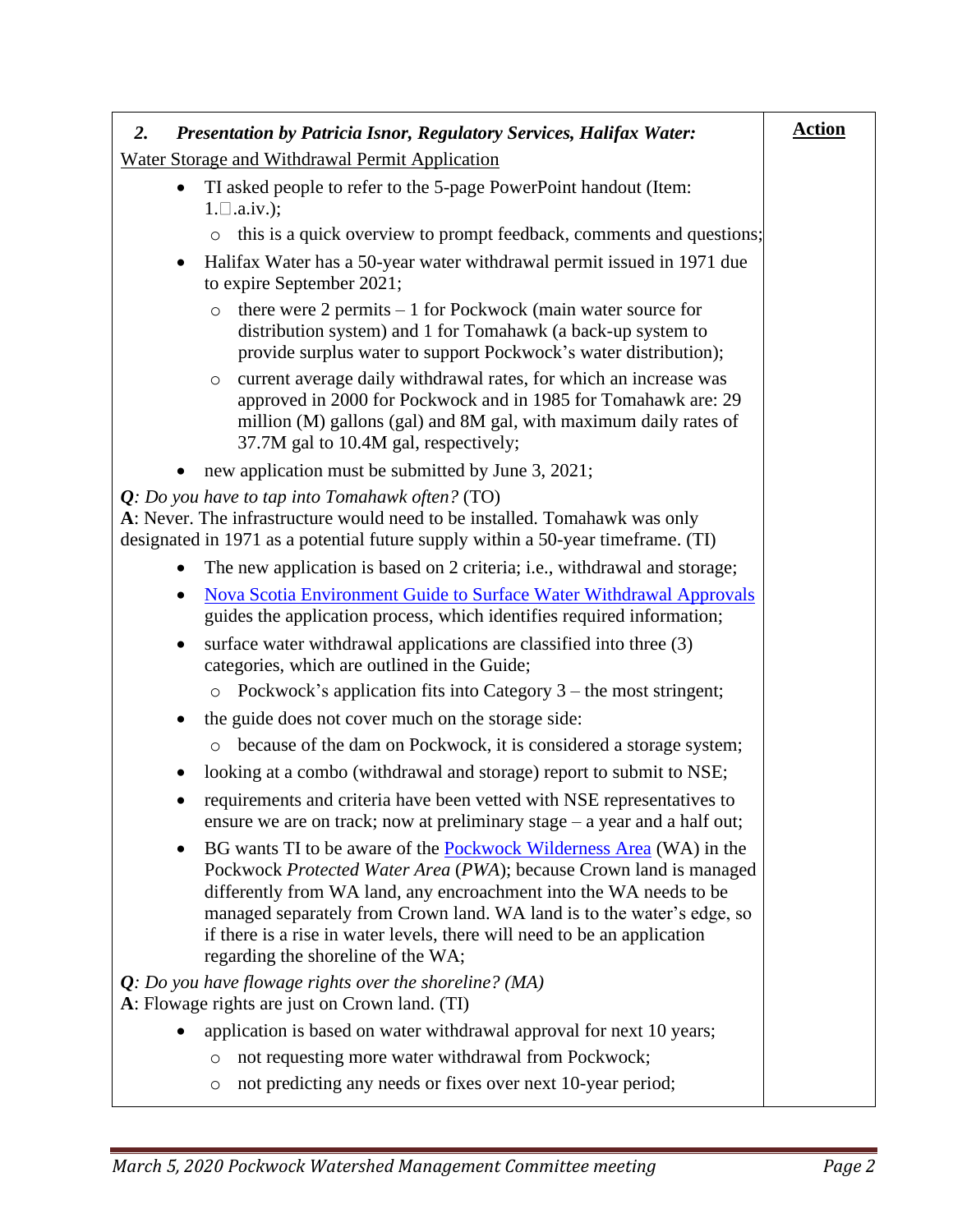| new 10-year permit approval will not likely include Tomahawk Lake:<br>$\bullet$                                                                                                                                                                                                                                                                                                                                                                                                                                                       | <b>Action</b> |
|---------------------------------------------------------------------------------------------------------------------------------------------------------------------------------------------------------------------------------------------------------------------------------------------------------------------------------------------------------------------------------------------------------------------------------------------------------------------------------------------------------------------------------------|---------------|
| Tomahawk's permit expires at the same time as Pockwock's;<br>$\circ$                                                                                                                                                                                                                                                                                                                                                                                                                                                                  |               |
| using Tomahawk as a supply would involve a separate study because<br>$\circ$<br>it's a different watershed; however, we want to keep it as a future<br>supply, depending on what happens in the next 10, 20, or 30 years;                                                                                                                                                                                                                                                                                                             |               |
| if we want to use Tomahawk, we will do a study then, if need be;<br>$\circ$                                                                                                                                                                                                                                                                                                                                                                                                                                                           |               |
| storage application is required because there is a dam on Pockwock;                                                                                                                                                                                                                                                                                                                                                                                                                                                                   |               |
| We are not proposing any changes to the dam in the next 10 years<br>$\circlearrowright$<br>with respect to raising water levels, or withdrawal;                                                                                                                                                                                                                                                                                                                                                                                       |               |
| not predicting any fixes or adjustments to the dam, pending results of<br>$\circ$<br>the dam safety review, currently underway, per 7-year cycle specs;                                                                                                                                                                                                                                                                                                                                                                               |               |
| $Q$ : Will you need access to the dam through the Wilderness Area? (DM)<br>A: No more than we do now, which is negligible and non-intrusive. (TI/AH)<br>A: We have a license to operate. Any need to access the Wilderness Area would be<br>negotiated between NSE and Halifax Water. (BG)                                                                                                                                                                                                                                            |               |
| $Q$ : Is the water supply strictly an impoundment or are there control structures?( <i>JiB</i> )<br>A: We have the ability to move water if we need to, but generally don't. (AH)                                                                                                                                                                                                                                                                                                                                                     |               |
| Q: Does it have a weir or pumping or a gate? ( $J$ iB/MA)<br>A: Water is just allowed to flow over the dam during spring or high water levels. We<br>do have gates; if need be, we could open the gates and dump water. (AH)                                                                                                                                                                                                                                                                                                          |               |
| There are no planned infrastructure changes such as dam upgrades; but<br>$\bullet$<br>Category 3 guidelines require meeting Department of Fisheries and<br>Oceans (DFO) requirements;                                                                                                                                                                                                                                                                                                                                                 |               |
| there are some planned intake screening upgrades to meet DFO<br>$\bullet$<br>requirements, which requires more discussion with them;                                                                                                                                                                                                                                                                                                                                                                                                  |               |
| $Q$ : Could DFO require a fish ladder?(JiB)<br>A: So far, DFO is not concerned with fish passage or maintenance flow on<br>Pockwock. Directly downstream there is a NS Power dam, on Wright's Lake, which<br><i>does not</i> have a fish ladder; the one past that <i>does</i> have a fish ladder. DFO does not<br>want to interfere with the existing integrity of the water flow. (TI)<br>A: As major upgrades are made, e.g., Sandy Lake dam, there are requirements to put<br>in fish passage, but it is from the bottom up. (AH) |               |
| Stantec was contracted to study the watershed system and to begin field<br>work in April to get aquatic, hydrology and wetland baseline information;                                                                                                                                                                                                                                                                                                                                                                                  |               |
| plan to use Halifax Water's boat to do transects across the lake;<br>$\bullet$                                                                                                                                                                                                                                                                                                                                                                                                                                                        |               |
| existing data loggers retrieve information for Halifax Water's water<br>٠<br>quality group, who will conduct multiple visits through the year to collect<br>the data and do some modelling;                                                                                                                                                                                                                                                                                                                                           |               |
| there is lots of bathymetry information;                                                                                                                                                                                                                                                                                                                                                                                                                                                                                              |               |
| 78 wetlands have been identified via desktop analysis, so field assess-<br>ments will be conducted for the report on only a portion of the wetlands;                                                                                                                                                                                                                                                                                                                                                                                  |               |
| still need to fine-tune data collection before presenting to environment;                                                                                                                                                                                                                                                                                                                                                                                                                                                             |               |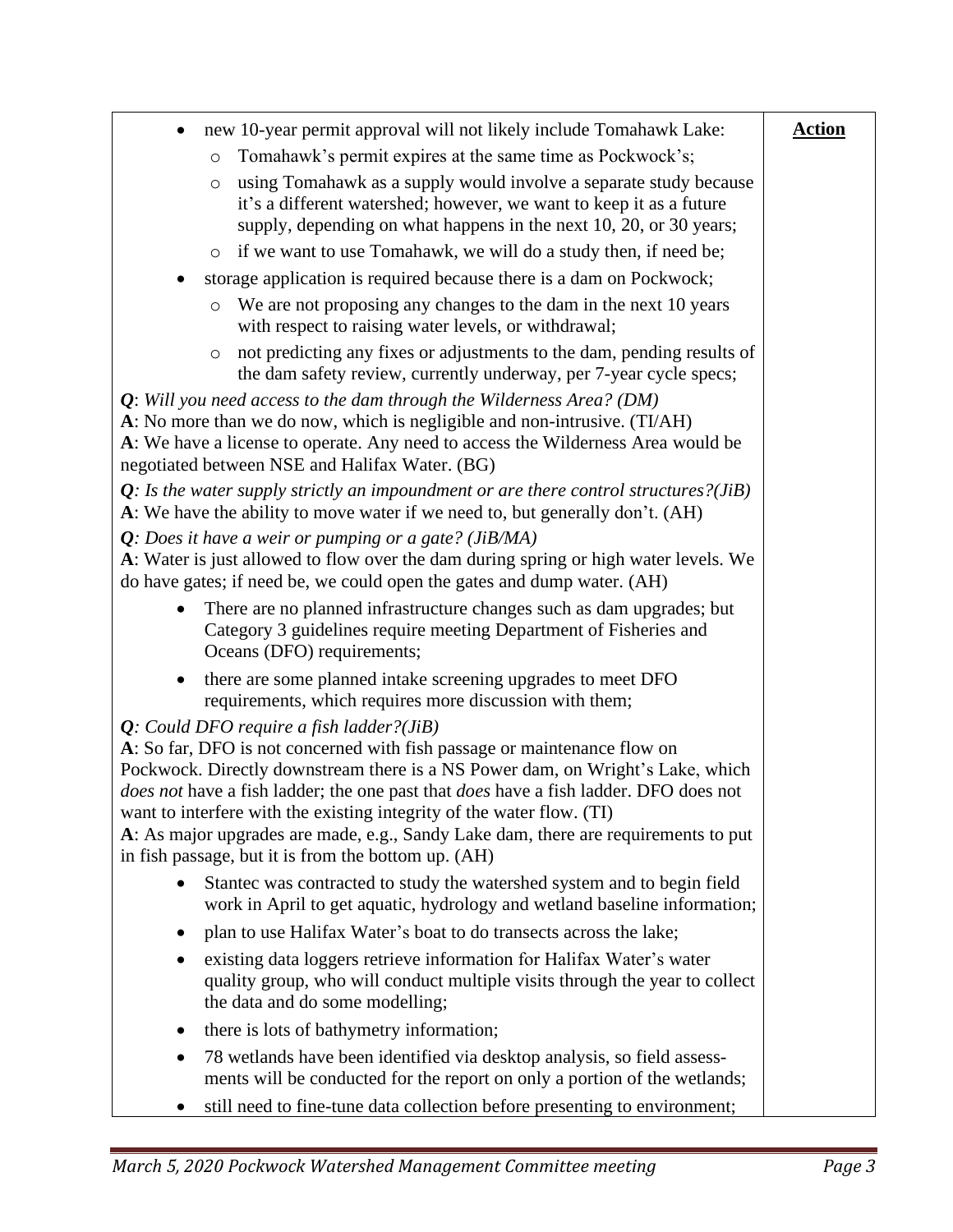| seem to be on track.                                                                                                                                                                                  | <b>Action</b> |
|-------------------------------------------------------------------------------------------------------------------------------------------------------------------------------------------------------|---------------|
| $Q$ : What's the timeframe? Will it capture a whole cycle or just a snapshot? (MP)                                                                                                                    |               |
| A: A full annual study is being conducted, beginning in April 2020, so it will be                                                                                                                     |               |
| ready for submission by June 1, 2021. High water vs low water will be assessed.                                                                                                                       |               |
| $Q$ : What is the value of the contract? (TO)<br>A: Very basic survey cost for about a dozen people. Stantec has specific teams. (TI)                                                                 |               |
| <b>Comment:</b> If any watercourse (except Pockwock Lake) or land in the WA is being                                                                                                                  |               |
| researched; a permit is required. (DM)                                                                                                                                                                |               |
| <b>Next Steps:</b><br>$\bullet$                                                                                                                                                                       |               |
| Continuing discussions with NSE, who have interim targets;<br>$\circ$                                                                                                                                 |               |
| All data will be appended to the report;<br>$\circlearrowright$                                                                                                                                       |               |
| The PWMC is also included in the reporting process and is being<br>$\circ$<br>sought for advice on any concerns;                                                                                      |               |
| source water protection report, including annual reports to NSE are<br>$\circ$<br>included.                                                                                                           |               |
| TI works with the engineering group and tracking.                                                                                                                                                     |               |
| TI was thanked for her presentation and invited to stay for meeting, which she did.                                                                                                                   |               |
| <b>3.</b><br><b>Old Business:</b>                                                                                                                                                                     |               |
| a. Special Constable Status (SCS)/Memorandum of Understanding (MOU)                                                                                                                                   |               |
| documents were submitted to NSE, but the application was lost;<br>$\bullet$                                                                                                                           |               |
| documents were resent, signed and prepared for Department of Justice;<br>٠                                                                                                                            |               |
| BG is trained but still needs official status. The MOU is done;<br>٠                                                                                                                                  |               |
| still waiting for final approval, which is being fast-tracked.                                                                                                                                        |               |
| Action: BG will show signed SCS MOU for Halifax Water at the next meeting.                                                                                                                            | Pending       |
| b. Pockwock Wilderness Area Signage Update (BG):                                                                                                                                                      |               |
| BG indicated on a map where the Pockwock WA boundary is, in relation<br>to the Pockwock Watershed Area (see Appendix A);                                                                              |               |
| BG showed where small signs have been posted;<br>$\bullet$                                                                                                                                            |               |
| signs are effective, as indicated by security cameras, which show ATV<br>$\bullet$<br>riders reading signs and then leaving;                                                                          |               |
| considered putting in a gate at pinch point, but that is being reconsidered:                                                                                                                          |               |
| at the pinch point, vegetation is growing in, so if a gate is erected, it<br>$\circlearrowright$<br>may be a collision hazard for ATVs, due to lack of visibility;                                    |               |
| signage and two years of cameras have been very effective in<br>$\circ$<br>monitoring and providing a source of contact, and works well as a<br>deterrent, so a gate may not be beneficial after all; |               |
| if a gate is needed, we will ask to erect one;<br>$\circ$                                                                                                                                             |               |
| had some issues off an old wood road – Camp Road;                                                                                                                                                     |               |
|                                                                                                                                                                                                       |               |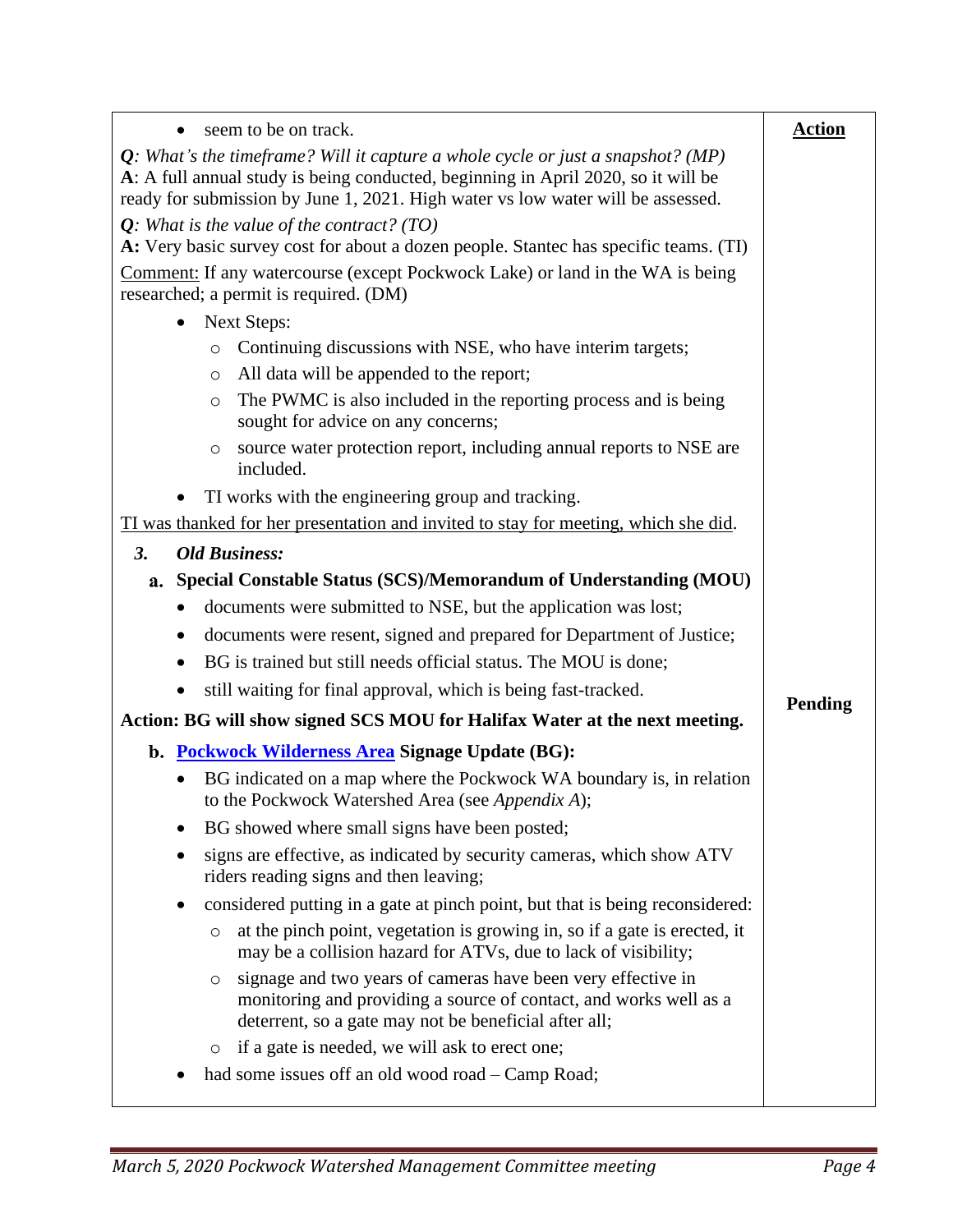| ATVANS (All Terrain Vehicle Association of Nova Scotia), a<br>$\circ$<br>provincial group that manages registered ATV clubs in NS, put this<br>trail on their provincial website;                                                                                                              | <b>Action</b> |
|------------------------------------------------------------------------------------------------------------------------------------------------------------------------------------------------------------------------------------------------------------------------------------------------|---------------|
| while this trail is low impact, another off this one has more impact;<br>O                                                                                                                                                                                                                     |               |
| conversation and shapefiles sent to DLF demonstrated that the trail<br>$\circ$<br>they were using was inside the watershed, which prompted ATVANS<br>to move their road around the watershed rather than through it,                                                                           |               |
| $Q$ : Are there any issues with SANS (Snowmobile Association of Nova Scotia)? (DM)<br>A: No. rarely seen in the watershed – maybe a couple of times. $(BG)$                                                                                                                                    |               |
| more WA signage is needed.                                                                                                                                                                                                                                                                     | <b>BG</b>     |
| Action: BG to send TO (DLF) a protocol for contractors and others to access<br>the watershed area through locked gates.                                                                                                                                                                        |               |
| c. Mount Uniacke Signage:                                                                                                                                                                                                                                                                      |               |
| Signage at Bell Park:<br>i.                                                                                                                                                                                                                                                                    |               |
| a) Public Water Supply Signage                                                                                                                                                                                                                                                                 | Complete      |
| Remove Halifax Water's and provincial branding and keep sign simple: i.e., call 911<br>in emergency and state "Pockwock Lake Water Supply Area".                                                                                                                                               |               |
| A simple black and white 4 ft x 4 ft sign indicating the Public Water<br>$\bullet$<br>Supply Area, with no corporate branding (see <i>Appendix B</i> ) was installed at<br>the entrance to Bell Park by contractor, MacDonald Fencing;                                                         |               |
| A corporate branded 4 ft x 8 ft Public Water Supply Watershed Sign (see<br>$\bullet$<br>Appendix C) was erected by MacDonald Fencing at a Halifax Water gate<br>to watershed area, located two kms NW of Bell Park, (572 Highway #1);                                                          |               |
| b) Interpretive Signage throughout Bell Park                                                                                                                                                                                                                                                   |               |
| interpretive signage will be pursued through discussions with Jim Foster<br>$\bullet$<br>after all watershed area signage has been installed.                                                                                                                                                  |               |
| Action: After watershed signage has been installed, approach Bell Park<br>Association (Jim Foster) about interpretive signage in the Park.                                                                                                                                                     | Pending       |
| ii. Pockwock Watershed Protected Water Area Signs:                                                                                                                                                                                                                                             |               |
| Replacement of 3 Protected Water Area (PWA) (old wooden) signs, two<br>(2) of which are on Hwy 101 and one (1) at Halifax Water gate off Exit 3<br>onramp to Hwy 101 (see Appendix $D$ ) are pending Nova Scotia<br>Transportation and Infrastructure Renewal response regarding installation; |               |
| iii. Regulatory Signage                                                                                                                                                                                                                                                                        |               |
| A regulatory sign (see Appendix $E$ ) was installed by MacDonald Fencing<br>where OHVs access the watershed area via access road off Hwy 101.                                                                                                                                                  |               |
| Action: Continue working on signage for Pockwock watershed area.                                                                                                                                                                                                                               |               |
| d. Resource management updates:                                                                                                                                                                                                                                                                | Ongoing       |
| Forestry:<br>i.                                                                                                                                                                                                                                                                                |               |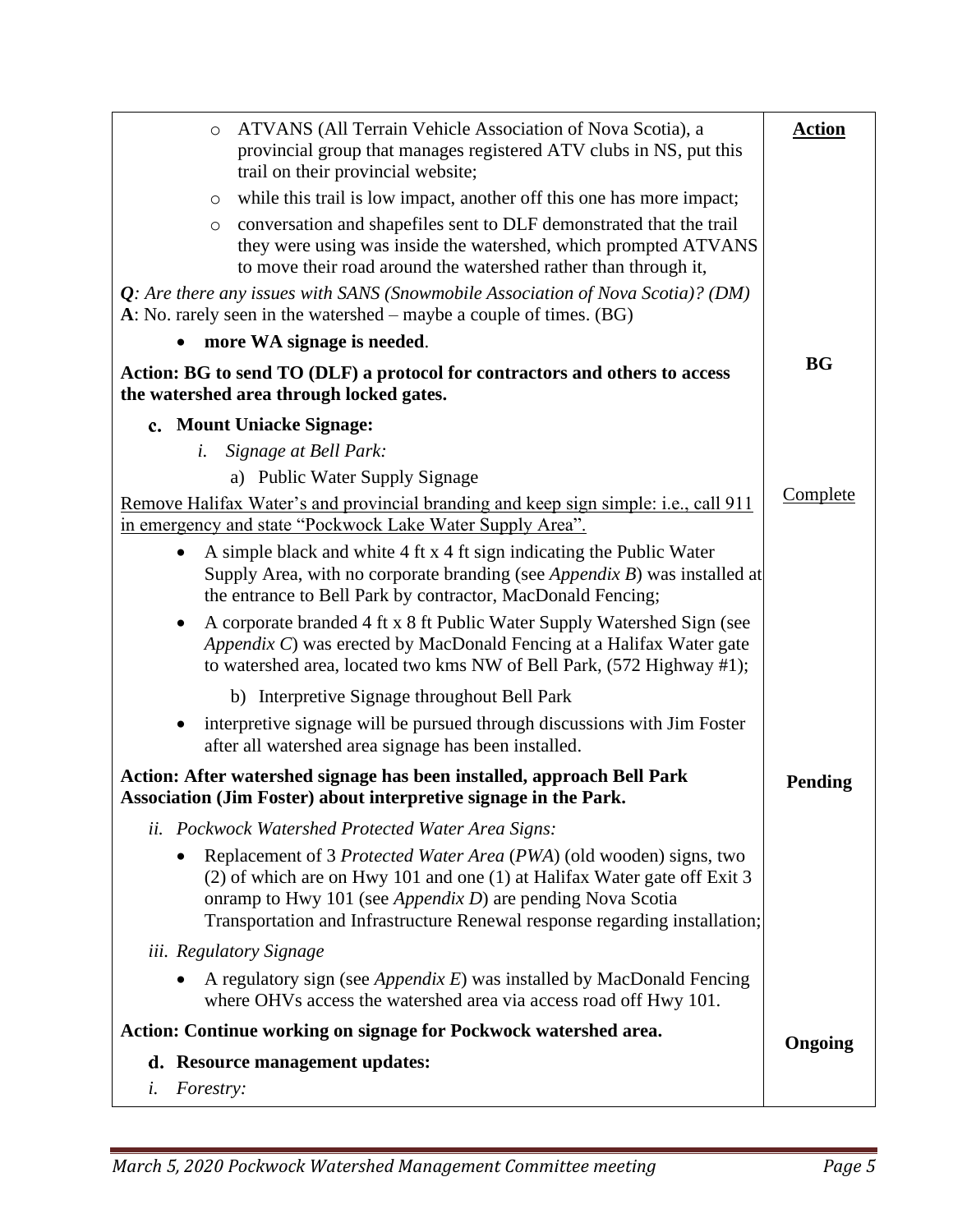| as part of the forWater Network program and forest management (see<br>Appendix A for illustrations) the following forest activity was conducted:                                                                                                                                                                                                                                                                                                                                                                                                                                         | <b>Action</b> |
|------------------------------------------------------------------------------------------------------------------------------------------------------------------------------------------------------------------------------------------------------------------------------------------------------------------------------------------------------------------------------------------------------------------------------------------------------------------------------------------------------------------------------------------------------------------------------------------|---------------|
| the selection group block was harvested last summer;<br>$\circ$                                                                                                                                                                                                                                                                                                                                                                                                                                                                                                                          |               |
| 2 variable retention blocks were harvested a road was upgraded there;<br>$\circ$                                                                                                                                                                                                                                                                                                                                                                                                                                                                                                         |               |
| a small clearcut was not harvested due to being too close to wetlands;<br>O                                                                                                                                                                                                                                                                                                                                                                                                                                                                                                              |               |
| we are looking at taking out dead and dying trees because when we leave<br>trees on the ground, we have trouble with water quality;                                                                                                                                                                                                                                                                                                                                                                                                                                                      |               |
| The commercial thinning area is being considered:<br>٠                                                                                                                                                                                                                                                                                                                                                                                                                                                                                                                                   |               |
| a road was built into the commercial thin area, but only so far because<br>$\circ$<br>it was too wet $-$ no harvesting was done here to avoid road damage;                                                                                                                                                                                                                                                                                                                                                                                                                               |               |
| the richer ground area is scheduled to be done this summer but with<br>$\circ$<br>Northern Pulp not operating, there may be some issues; say they will<br>cut it, though we need to discuss what may be left on the ground;                                                                                                                                                                                                                                                                                                                                                              |               |
| $Q$ : Do they lose value if you leave the trees to grow? (JiB)<br>A: The objective is forest improvement. A stand improves by removing lower value<br>wood. It can be viewed that there is still biodiversity, or that you are not improving<br>the stand at all. In a commercial silviculture operation, the bottom product is<br>typically removed and pulp left standing. Currently in transition period. (TO)<br>A: This watershed has been selectively managed since the 1970s. The forest was<br>"weeded" for the last 50 years, now going to a different type of management. (BG) |               |
| $\gamma$ great work was done by the harvesting contractors – no siltation issues;                                                                                                                                                                                                                                                                                                                                                                                                                                                                                                        |               |
| ii. Water Quality:                                                                                                                                                                                                                                                                                                                                                                                                                                                                                                                                                                       |               |
| a) Geosmin update (AH):                                                                                                                                                                                                                                                                                                                                                                                                                                                                                                                                                                  |               |
| detected in October 2019; now values are slowly declining;<br>٠                                                                                                                                                                                                                                                                                                                                                                                                                                                                                                                          |               |
| upgrading treatment plant in 3-5 years, hopefully addressing geosmin;<br>٠                                                                                                                                                                                                                                                                                                                                                                                                                                                                                                               |               |
| our levels are low compared to other areas, with high detection levels;                                                                                                                                                                                                                                                                                                                                                                                                                                                                                                                  |               |
| treating geosmin would be costly and would be passed on to customers.                                                                                                                                                                                                                                                                                                                                                                                                                                                                                                                    |               |
| b) Lake Recovery Research:                                                                                                                                                                                                                                                                                                                                                                                                                                                                                                                                                               |               |
| examining why we see geosmin, increased organics, algae blooms etc.,<br>$\bullet$                                                                                                                                                                                                                                                                                                                                                                                                                                                                                                        |               |
| an overlap between lake recovery and the forWater (forest management)<br>$\bullet$<br>projects is enhancing information sharing;                                                                                                                                                                                                                                                                                                                                                                                                                                                         |               |
| a consultant was hired to categorize the lake's limnology; i.e., what<br>$\bullet$<br>organisms are in the lake, where they are located; data to guide changes<br>needed to the supply plant's infrastructure, e.g., may need an intake that<br>moves to avoid the zooplankton (Moncton utility does this practice);                                                                                                                                                                                                                                                                     |               |
| these studies are led by Halifax Water, Water Quality Management team;<br>٠                                                                                                                                                                                                                                                                                                                                                                                                                                                                                                              |               |
| part of the water quality sampling program connects with forest<br>٠<br>management studies; i.e., learning how pH and organics are impacting<br>water quality; i.e., are forest management activities increasing or<br>decreasing the impacts to the animals in the water.                                                                                                                                                                                                                                                                                                               |               |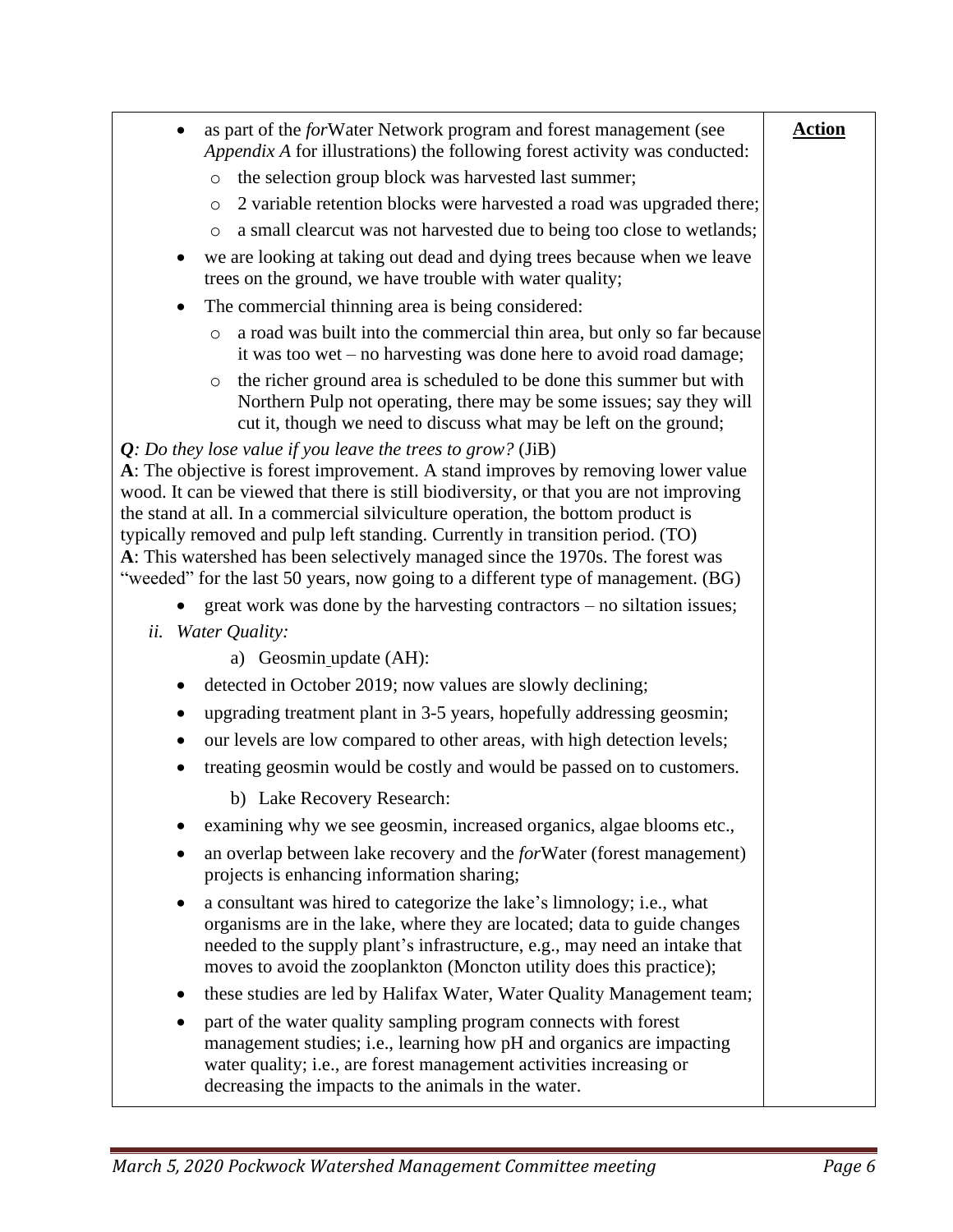|    | $Q$ : Is tabularia still an issue at the plant? (DM)                                                                                                                                                                           | <b>Action</b> |
|----|--------------------------------------------------------------------------------------------------------------------------------------------------------------------------------------------------------------------------------|---------------|
|    | A: Combating that by increasing chlorine treatment levels. They were breeding in                                                                                                                                               |               |
|    | the plant, so chlorine was added to combat its growth. Hoping limnology studies                                                                                                                                                |               |
|    | will help us understand triggers for their increasing or decreasing presence. Present                                                                                                                                          |               |
|    | in water pre-industrialization; what caused their flare-up last year is a mystery. (AH)                                                                                                                                        |               |
|    | e. forWater Research Network:                                                                                                                                                                                                  |               |
|    | a communication network between water utilities, NGOs, industry and<br>administrators (governments) and industry (forestry) looking at forest<br>management practices as a technology to improve water quality;                |               |
|    | many utilities are just dipping into looking at new technology;<br>٠                                                                                                                                                           |               |
|    | Halifax Water is ahead of the game in Eastern Canada through research,<br>and information collaboration between regulators and the utility; and                                                                                |               |
|    | for example; some network participants are looking at forest access roads<br>on water quality by examining the shape of the road; and examining soil<br>types in the area, as well as in the whole network across the country. |               |
| f. | Tour of water supply plant and watershed area:                                                                                                                                                                                 |               |
|    | A worthwhile effort; let's do it again.                                                                                                                                                                                        |               |
| g. | <b>Water Storage and Withdrawal Permit Application</b>                                                                                                                                                                         |               |
|    | (see item 2 above – Presentation by TI).<br>$\bullet$                                                                                                                                                                          |               |
|    | h. ATVANS (All Terrain Vehicle Association of NS) permit in watershed                                                                                                                                                          |               |
|    | JeB had not been contacted by ATVANS and there was no record of<br>$\bullet$<br>authorization by DLF for ATVANS members to travel in watershed.                                                                                |               |
| 4. | <b>New Business</b>                                                                                                                                                                                                            |               |
|    | a. Source Water Protection Report (2019)                                                                                                                                                                                       |               |
|    | Referring to handout Item 1.iii, particularly pages 10-12, specific to<br>Pockwock's source water protection accomplishments, outstanding issues<br>and water quality information;                                             |               |
|    | Most of the items were discussed through the meeting.                                                                                                                                                                          |               |
|    | b. Sackville River Nature Reserve                                                                                                                                                                                              |               |
|    | an <i>interactive map</i> shows pending and designated provincial protected<br>areas, including proposed Sackville River Nature Reserve (SRNR);                                                                                |               |
|    | SRNR was thought to have been excluded from the watershed area;<br>$\circ$                                                                                                                                                     |               |
|    | Halifax Water and NSE's Protected Areas Branch need to discuss.<br>$\circ$                                                                                                                                                     |               |
|    | <b>Action: Halifax Water will meet with Protected Areas Branch of NSE to discuss</b><br>the impacts regarding the portion of the SRNR inside the Pockwock PWA.                                                                 | <b>BG/DM</b>  |
|    | c. Pockwock Wind Turbine Leak                                                                                                                                                                                                  |               |
|    | Two weeks ago, a wind turbine failed on our land, almost two years to the                                                                                                                                                      |               |
|    | month that a previous one failed, due to an oil leak;                                                                                                                                                                          |               |
|    | this event caused oil levels to lower to just above the operating levels,<br>causing an alarm to sound;                                                                                                                        |               |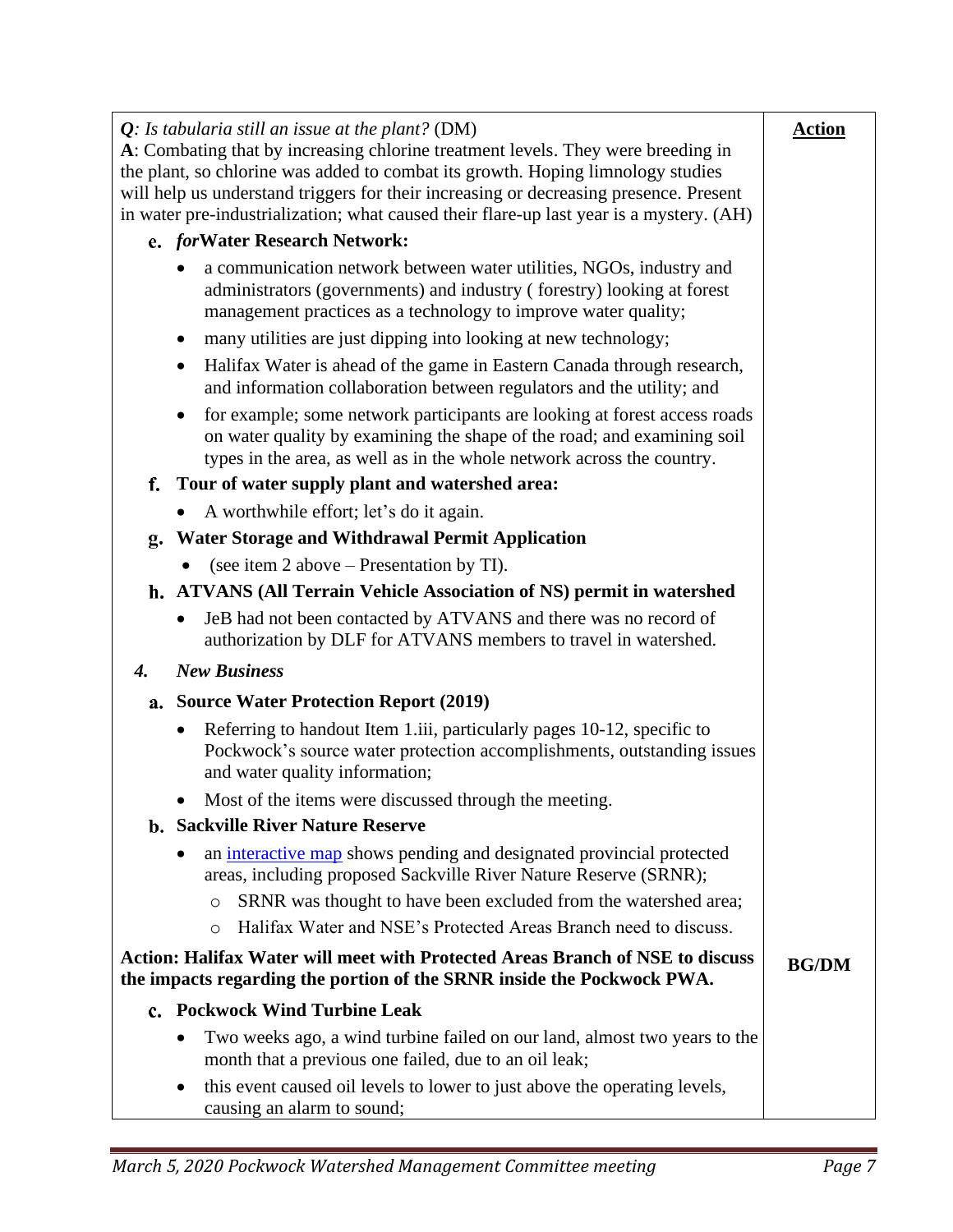| filling the oil back-up indicated that about 20 litres of oil was lost, which<br>is below the 100-litre reportable limit;                                                                                                                                                                                                                                                                                                       | <b>Action</b> |
|---------------------------------------------------------------------------------------------------------------------------------------------------------------------------------------------------------------------------------------------------------------------------------------------------------------------------------------------------------------------------------------------------------------------------------|---------------|
| much of the leaked oil flowed slowly down the turbine pole and did not<br>٠<br>reach the ground; however, some of the oil reached the ground due to it<br>hitting the turbine blades, causing it to be thrown around;                                                                                                                                                                                                           |               |
| where it hit the ground, the oil could be seen on top of the snow;<br>$\circ$                                                                                                                                                                                                                                                                                                                                                   |               |
| though the residual hit the road on a melting day, barriers and mats<br>$\circ$<br>were put in place, containing everything;                                                                                                                                                                                                                                                                                                    |               |
| oil-stained snow was removed and disposed of at approved facility;<br>$\circ$                                                                                                                                                                                                                                                                                                                                                   |               |
| booms placed at base of pole captured oil before it hit the ground;<br>$\circ$                                                                                                                                                                                                                                                                                                                                                  |               |
| the event was outside the PWA watershed boundary;<br>٠                                                                                                                                                                                                                                                                                                                                                                          |               |
| specialized oil is used now; a more specialized oil will be used in future;                                                                                                                                                                                                                                                                                                                                                     |               |
| Halifax Water was not contacted until the next day;<br>$\bullet$                                                                                                                                                                                                                                                                                                                                                                |               |
| $Q$ : Who is responsible for contacting Halifax Water in such an event? (AM)<br>A: RMS Energy is responsible for maintaining the turbines and for contacting<br>Halifax Water. After the oil leak occurrence two years ago, they were instructed at<br>the debriefing to contact us immediately. They were advised then as they were this<br>time that Halifax Water is always available to assist in any cleanup efforts. (AH) |               |
| RMS Energy got the alarm and topped up the oil to measure the loss and<br>$\bullet$<br>tried to figure out what caused the leak; still need to meet with RMS<br>Energy to discuss follow up;                                                                                                                                                                                                                                    |               |
| a new camera on our towers shows the spill occurrence;                                                                                                                                                                                                                                                                                                                                                                          |               |
| no impact, no risk to the water supply; and everything has been cleaned.<br>٠                                                                                                                                                                                                                                                                                                                                                   |               |
| Action: Provide a debrief about the oil leak at next meeting.                                                                                                                                                                                                                                                                                                                                                                   | <b>AH/BG</b>  |
| 5.<br>Landowner $Q \& A$ :                                                                                                                                                                                                                                                                                                                                                                                                      |               |
| a. Mount Uniacke Community (MP):                                                                                                                                                                                                                                                                                                                                                                                                |               |
| as the signage gets done, MP will monitor the comments;                                                                                                                                                                                                                                                                                                                                                                         |               |
| many questions as to why Halifax Water signs are up in the park: some<br>ask what it means and why it is there; I respond that we all live in one<br>ecosystem and everything works together; the sign shows number to call<br>in emergency; some say it is ugly, others don't care the sign is there.                                                                                                                          |               |
| Action: If there is more concern about the signage, MP will let us know.                                                                                                                                                                                                                                                                                                                                                        | <b>MP</b>     |
| b. Crown Land (TO/DM)                                                                                                                                                                                                                                                                                                                                                                                                           |               |
| Gate use after hours: contractors want to know what to do in the event<br>they are locked in and need to get out in an emergency.                                                                                                                                                                                                                                                                                               |               |
| If they want to do a <b>lock box</b> and leave it there that would be fine.<br>$\circ$<br>That will come up again.<br>$\circ$                                                                                                                                                                                                                                                                                                   |               |
| c. East Hants Municipality (RG)                                                                                                                                                                                                                                                                                                                                                                                                 |               |
| No comments.                                                                                                                                                                                                                                                                                                                                                                                                                    |               |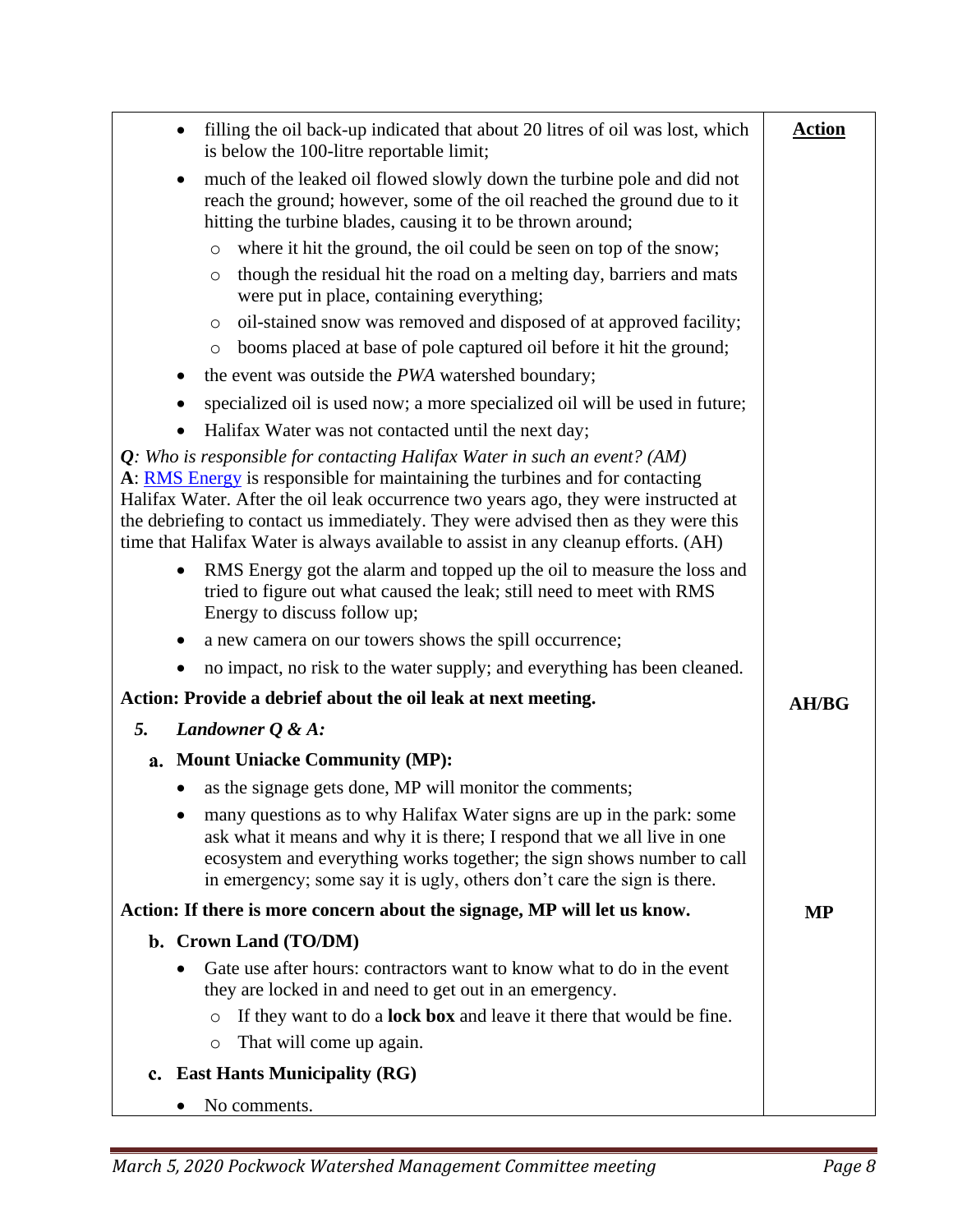| <b>Municipal Planning Update</b><br>6.                                                                                                                                                                                                                                                                                                                                                  | <b>Action</b>  |
|-----------------------------------------------------------------------------------------------------------------------------------------------------------------------------------------------------------------------------------------------------------------------------------------------------------------------------------------------------------------------------------------|----------------|
| Development within natural watershed / Business Park Expansion:<br>а.                                                                                                                                                                                                                                                                                                                   |                |
| East Hants Municipality (EHM) is going ahead with the Park expansion:                                                                                                                                                                                                                                                                                                                   |                |
| Economic and Business Development staff said first phase outside<br>$\circ$<br>the Land Use Bylaw (LUB) area is due to be complete this summer;                                                                                                                                                                                                                                         |                |
| second phase in 2021 will be within the Pockwock watershed LUB<br>$\circ$<br>area; preliminary design work done, but detailed design still needed;                                                                                                                                                                                                                                      |                |
| the contractor has been made fully aware of the acid slate; it is not as<br>$\circ$<br>prevalent as they thought; mitigation is being conducted as required;                                                                                                                                                                                                                            |                |
| regarding second phase design – BG advised a wetland is there;<br>$\circ$                                                                                                                                                                                                                                                                                                               |                |
| $Q$ : Is it a delineated wetland? (RG)                                                                                                                                                                                                                                                                                                                                                  |                |
| A: It is a wetland. The concern is about the quality of the receiving water going into<br>the wetland; if there are any acid slate-exposed areas it would be best to mitigate<br>impacts by vegetating the areas $-a$ result of what came out of Port Wallace $-i.e.,$ the<br>quality of water runoff needs to be considered, not just water quantity. (BG)                             |                |
| Q: Is that a requirement through $\ldots$ ? (RG)<br>A: It is an HRM requirement. (BG)                                                                                                                                                                                                                                                                                                   |                |
| In East Hants, if acid slate has been exposed it should be treated<br>$\bullet$<br>according to NSE's Sulphide Bearing Material Disposal Regulations.                                                                                                                                                                                                                                   |                |
| $Q$ : In the West Lake area, a new house altered the watercourse. Are there any<br>municipal controls there? Sodium levels spiked as well. It also has low pH and high<br>conductivity indicating road salt. (JiB)<br>A: BG showed how river flows on Google Earth; if the Business Park Area is filled<br>in, then runoff will go directly into a stream that runs into Pockwock Lake. |                |
| Action: EHM to meet with Halifax Water about regulations in Business Park.                                                                                                                                                                                                                                                                                                              | <b>RG/BG</b>   |
| <b>Education and Awareness Update</b><br>7.                                                                                                                                                                                                                                                                                                                                             |                |
| <b>Information Package for Watershed Area Developers</b><br>a.                                                                                                                                                                                                                                                                                                                          |                |
| Action: Create and distribute a Newsletter from the PWMC, only as needed.                                                                                                                                                                                                                                                                                                               | <b>Pending</b> |
| b. Branding (Logo):                                                                                                                                                                                                                                                                                                                                                                     |                |
| All branding associated with any documents with respect to the PWMC<br>$\bullet$<br>will not reflect Halifax Water. The PWMC is a separate entity. Having<br>Halifax Water branding undermines the Committee's mandate.                                                                                                                                                                 |                |
| 8.<br>Election of Officers – October 2020                                                                                                                                                                                                                                                                                                                                               |                |
| TO (Chair), BG (VC) and AM (Sec) agreed to remain in current positions.                                                                                                                                                                                                                                                                                                                 |                |
| <b>Next Meeting</b><br>9.                                                                                                                                                                                                                                                                                                                                                               |                |
| September 10, 2020                                                                                                                                                                                                                                                                                                                                                                      |                |
| 10.<br><b>Meeting adjourned</b>                                                                                                                                                                                                                                                                                                                                                         |                |
| 12:06.                                                                                                                                                                                                                                                                                                                                                                                  |                |
| Respectfully submitted by AM                                                                                                                                                                                                                                                                                                                                                            |                |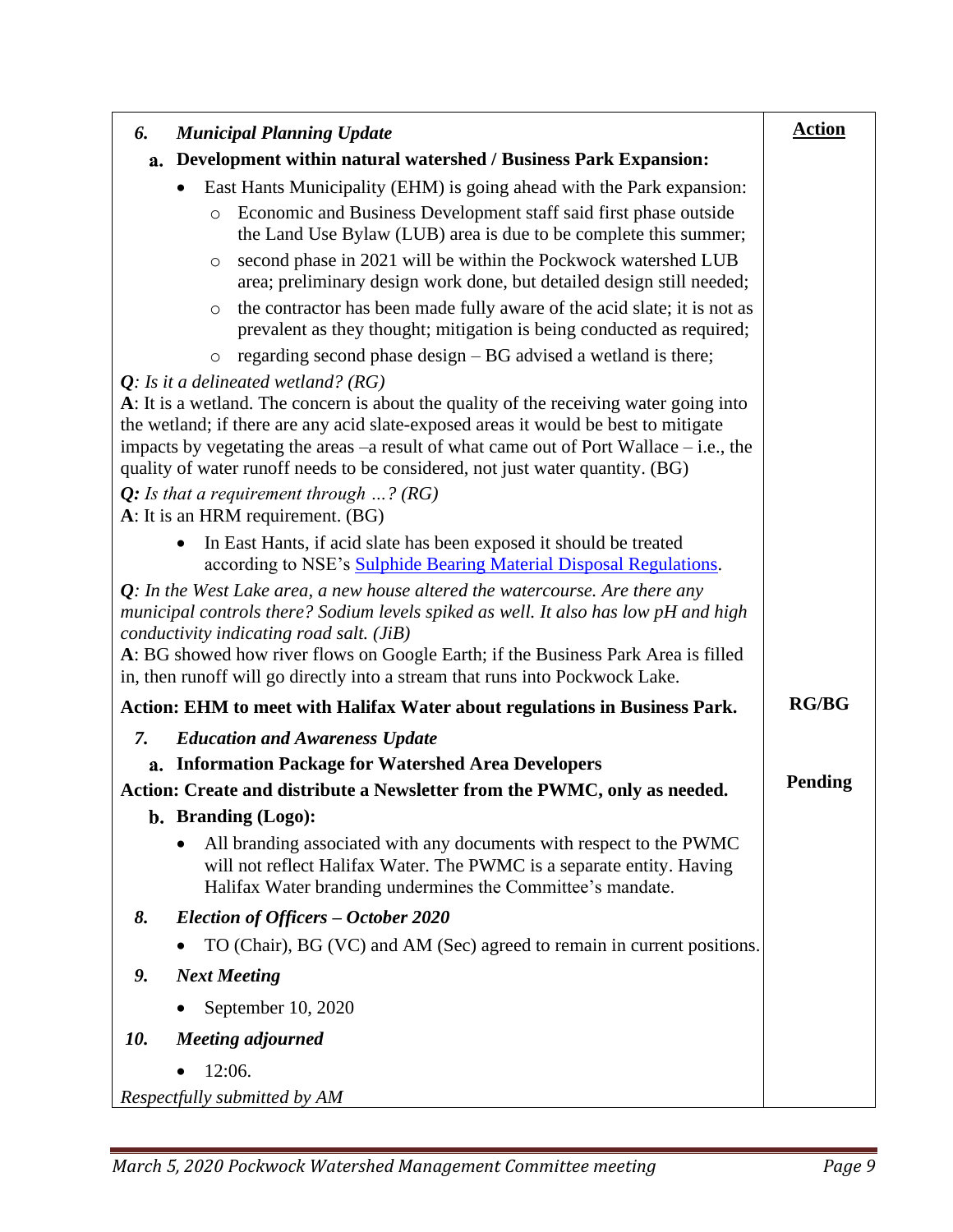<span id="page-9-0"></span>**Appendix A: Map of Landownership and Pockwock Wilderness Area**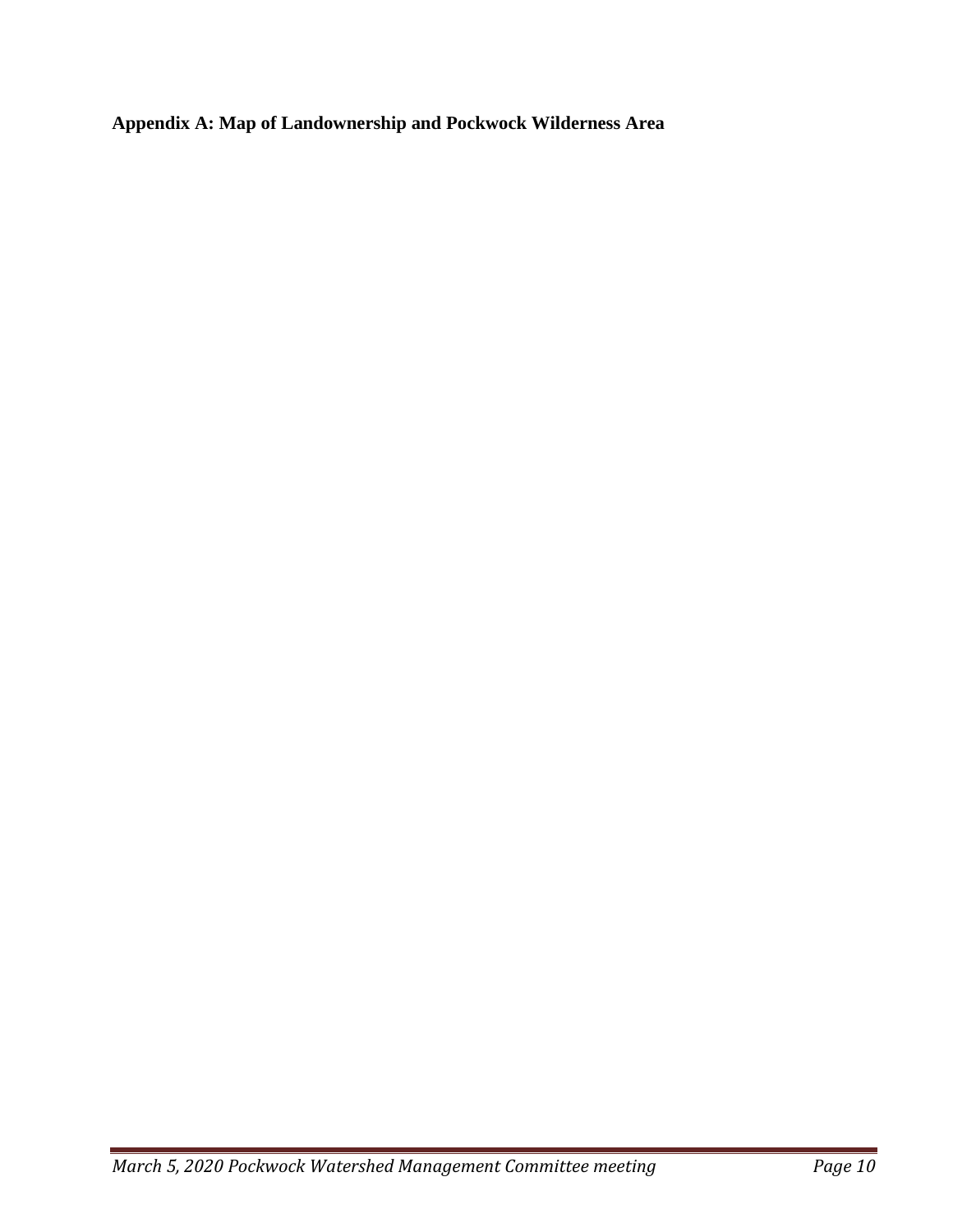## <span id="page-10-0"></span>**Pockwock Lake Water Supply Area**

### **Emergency Spills: Call 911**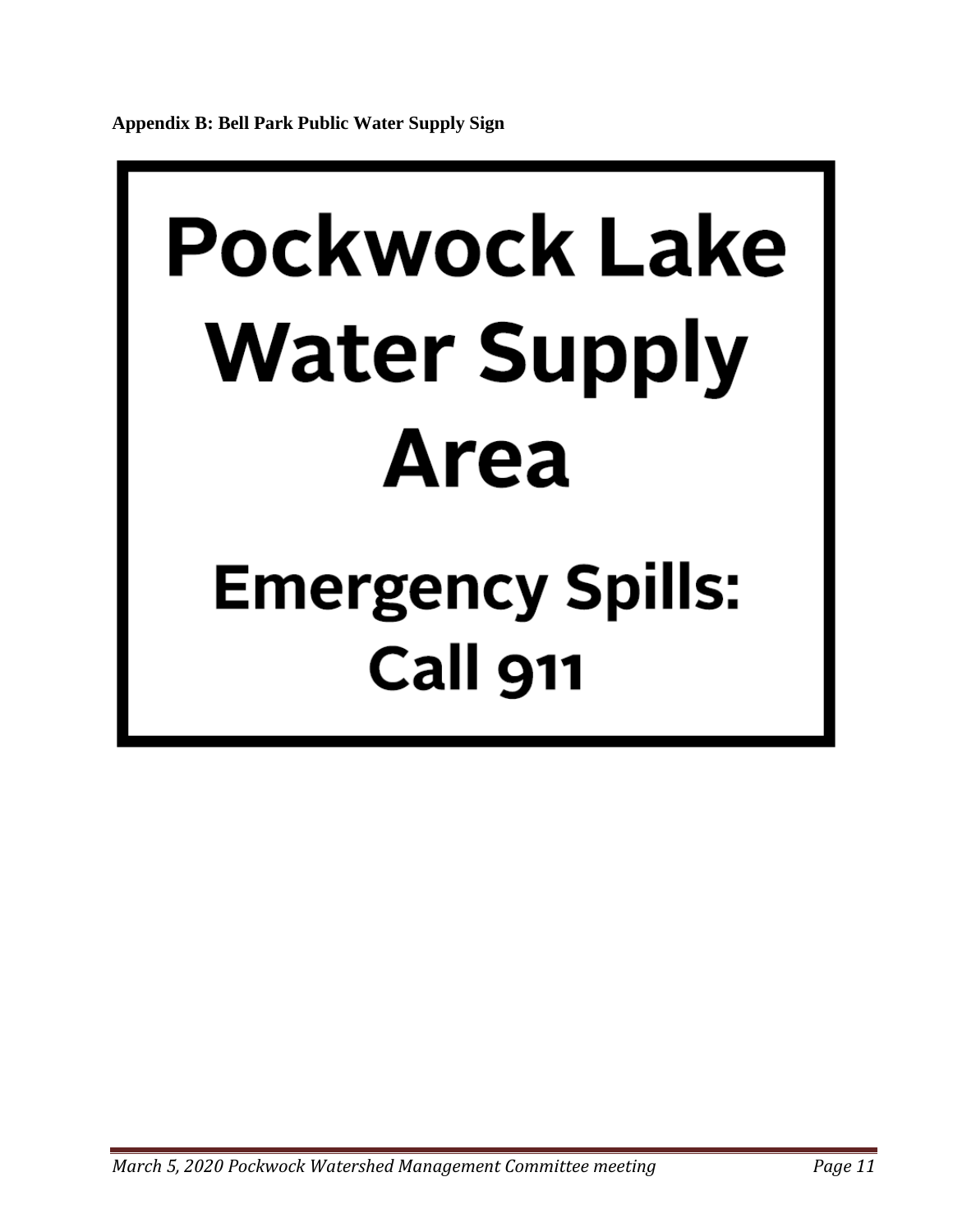**Appendix C: Pubic Water Supply Corporate Branded Sign**

<span id="page-11-0"></span>Pockwock Lake Public Water **Pockwock Lake Functional Preader** Please Help Keep Our Water Clean! **For Further Information** Halifax Call: 490-6940 *Water* **Emergency Spills Dial 9-1-1**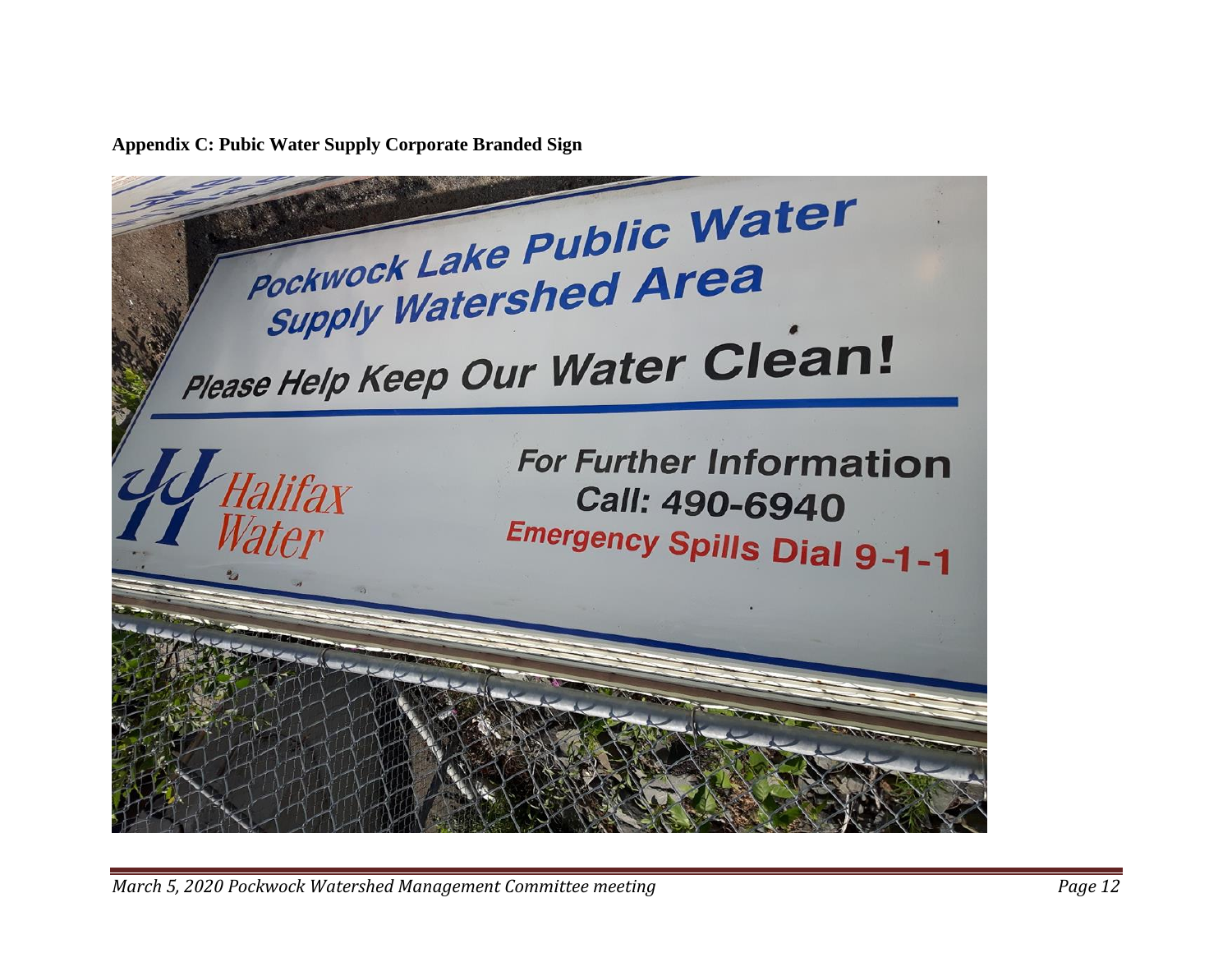**Appendix D: Protected Water Area Sign Replacing Old Wooden Signs on Highway 101 and at Exit 3 Gate to Watershed Area**

## <span id="page-12-0"></span>**Pockwock Lake Watershed Protected Water Area Emergency Spills: Call 911**  $(902)$  420-9287 Halifax<br>Water

*March 5, 2020 Pockwock Watershed Management Committee meeting Page 13*